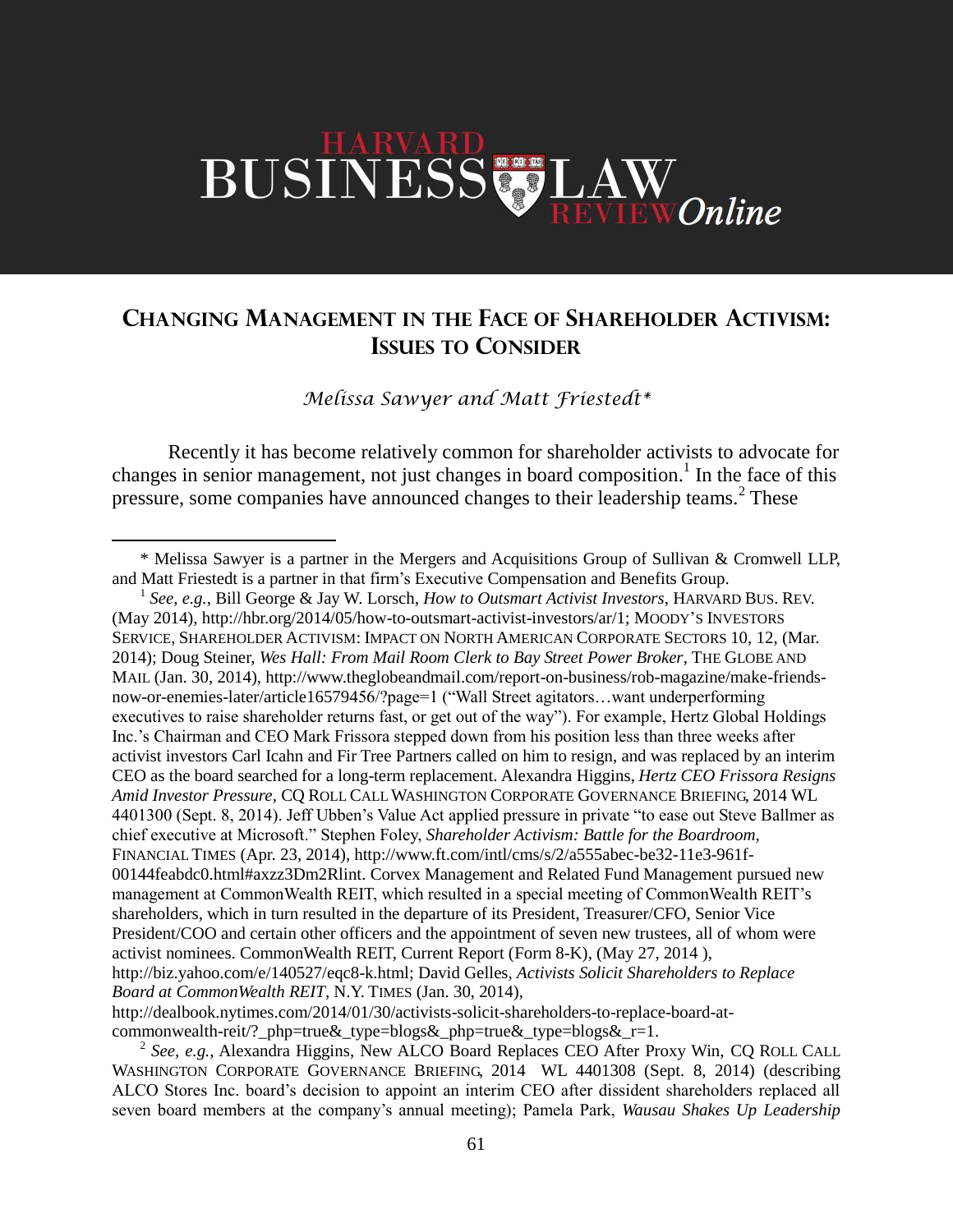changes can create strife in the boardroom and tension among employees.<sup>3</sup> Leadership transitions also raise a number of disclosure and other legal issues that companies should take into account if a board decides to respond to activism in this manner. This article provides a checklist of issues that regularly arise in these situations, although it is certainly not an exhaustive list since the facts and circumstances of every situation vary. For simplicity, this checklist focuses on the scenario where the leadership change is occurring at the CEO level, since that is the position most frequently called out for change by activists.

### **I. Selecting the Successor**

 $\overline{a}$ 

Once a board decides to change the CEO, the first issue the board will face is who should be the successor. Many boards perform succession planning in the ordinary course of business.<sup>4</sup> However, if the designated successor for a departing CEO is that same CEO's next in command, an activist may not view this as a satisfactory solution, since the perception may be that the "number two guy" will just offer "more of the same" as the departing CEO. That being said, if the decision to terminate a CEO is made quickly and

3 For example, consider the story of activist investor and director of J.C. Penney's board, Bill Ackman, who replaced the previous CEO with Ron Johnson. After the board replaced Johnson with Myron Ullman as interim CEO, Ackman subsequently entered a standoff with Ullman, and encouraged the board to replace Ullman, before himself resigning. Suzanne Kapner & Emily Glazer, *Investor William Ackman Targets J.C. Penney's CEO*, THE WALL STREET JOURNAL (Aug. 8, 2013), http://online.wsj.com/news/articles/SB10001424127887323477604579000691399643208?mg=reno64 wsj; Susanna Kim, *J.C. Penney's Public Boardroom Battle Ends with Ackman Exit*, ABC NEWS (Aug. 13, 2013), http://abcnews.go.com/Business/billionaire-investor-bill-ackman-resigns-jc-penneysboard/print?id=19945920. *See also Photo-Me Says CEO and Chairman to Leave Soon*, REUTERS NEWS (Aug. 24, 2007), http://64.150.182.63/details.php?id=72860&cid=1 (chairman commenting on activist investors' pressure: "To brutally remove the CEO is madness….He has the loyalty of many people within the business, and the damage caused within the business would be enormous").

4 *See, e.g.*, *The Board's Role in Succession Planning*, INTEL 2011 Proxy Statement (Apr. 4, 2011), http://www.intc.com/intelProxy2011/governance/succession\_planning/ ("the Board's primary responsibilities include planning for succession with respect to the position of CEO and monitoring and advising on management's succession planning for other executive officers"); *Corporate Governance Principles*, J.P. MORGAN CHASE & CO., http://www.jpmorganchase.com/corporate/About-JPMC/corporate-governance-principles#successionplanning (last visited Feb. 26 2015) (succession planning is considered at least annually by the non-management directors and CEO).

*Amid Shareholder Activism*, WESTLAW CORPORATE GOVERNANCE DAILY BRIEFING, 2014 WL 1316116 (Apr. 3, 2014) (Wausau Paper announced that its CEO and chairman of the board were both resigning amid activist shareholder calls for leadership changes at the board and management levels); Pamela Park, *Corporate Governance 2013: Shareholder Activists Demand Voices in the Boardroom and Changes to Corporate Strategy*, WESTLAW CORPORATE GOVERNANCE DAILY BRIEFING, 2014 WL 241758 (Dec. 26, 2013) (BlackBerry received a \$1 billion injection of new capital from Fairfax Financial after agreeing to implement a number of governance changes, including having the CEO step down in favor of a Fairfax nominee and appointing Fairfax's founder to the Blackberry board as lead director and as chair of the Compensation, Nomination and Governance Committee).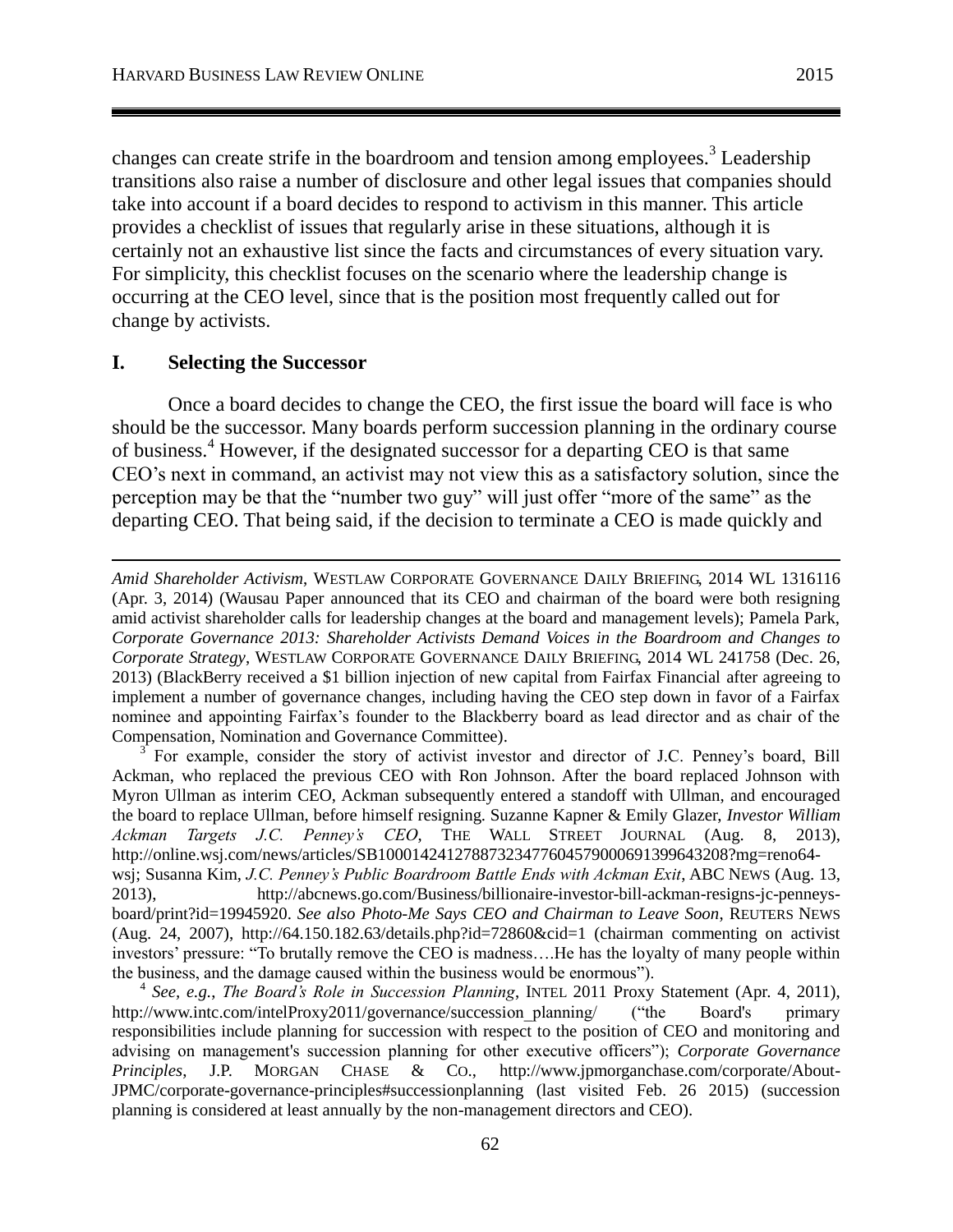confidentially, it may not be practical to line up an alternative successor who can assume the reins immediately upon the announced departure. Meanwhile, it is typically considered undesirable to leave a lame duck CEO at the helm for a transition period while the board looks for his or her replacement. Accordingly, many companies opt to appoint an interim CEO while they conduct a broader search for a permanent CEO.<sup>5</sup>

<span id="page-2-0"></span>The interim CEO could be one of the company's existing executives, but he or she could also be a director who has prior industry experience and knowledge of the company. <sup>6</sup> Another option is to bring back a former CEO or founder who had previously retired from the company.<sup>7</sup> The decision of whom to select as interim CEO will depend in part on what the board perceives to be the primary responsibility of the interim CEO. Some examples include, a "seat warmer" who is charged with managing the day-to-day operations until the board selects a permanent CEO, a "marketer" who sets the company up for an IPO or sale, and a "fixer" who tries to make significant strategic or operational changes to the company's existing businesses or sells off or shuts down underperforming parts of the business.<sup>8</sup> This can also be an opportunity for the board to "test drive" the interim CEO to see how he or she performs in the role, with the possibility of permanent appointment afterwards.<sup>9</sup>

If the interim CEO is an existing member of the management team or even a board member, it is possible that he or she will want to be considered as a candidate for the permanent CEO position. There is no general reason why this should not be permitted,

<sup>5</sup> *See* Matthew Semadeni, et al., *Interim CEO: Reasonable Choice or Failed Selection?*, THE CONFERENCE BOARD, June 2014, http://www.conference-board.org/retrievefile.cfm?filename=TCB\_DN-V6N12-141.pdf&type=subsite.

<sup>6</sup> *See, e.g.*, CONMED Corp., Proxy Statement (Form DEFA14A) (Aug. 11, 2014) (CONMED appointed an independent director with more than 22 years of experience in the industry as interim CEO); Alexandra Higgins, *Platinum calls for special meeting at Echo*, CQ ROLL CALL WASHINGTON CORPORATE GOVERNANCE BRIEFING, 2014 WL 3397708, July 14, 2014, (activist investor Platinum Management LLC called for the board of Echo Therapeutics, Inc. to hire a new CEO to replace the interim CEO, who is also Echo's general counsel and senior vice president).

<sup>7</sup> *See, e.g.*, Jeremy Bogaisky, *Congrats, Bill Ackman: Bob McDonald Out at P&G, A.G. Lafley Returning as CEO*, FORBES.COM (May 23, 2013), http://www.forbes.com/sites/jeremybogaisky/2013/05/23/bob-mcdonald-out-at-procter-a-g-lafleyreturning-as-ceo/ (noting the return of ex-CEO Alan George Lafley as President and CEO of Proctor & Gamble after activist investor Bill Ackman urged the board to replace CEO Bob McDonald); Eugene Kim, *The Man Who Steve Jobs Considered for Apple's CEO is Back with a Startup that Lights Google's Buildings*, BUSINESS INSIDER (Sept. 14, 2014), http://www.businessinsider.com/joe-costello-enlightedinterview-2014-9 (Founder Steve Jobs returned as interim CEO for Apple in 1997, eventually dropping "interim" from his title).

<sup>8</sup> Christine H. Mooney et al., *Six Ways Companies Use Interim CEOs*, 41 ORGANIZATIONAL DYNAMICS 13 (2012); Semadeni et al., *supra* note [5.](#page-2-0)

<sup>9</sup> *See, e.g.*, EveryWare Global, Inc., Current Report (Form 8-K) at ex. 10.1 (Feb. 25, 2014) (interim CEO Employment Agreement providing company "may consider" the interim CEO for the position of permanent CEO under terms and conditions to be negotiated after his "initial term" of six months).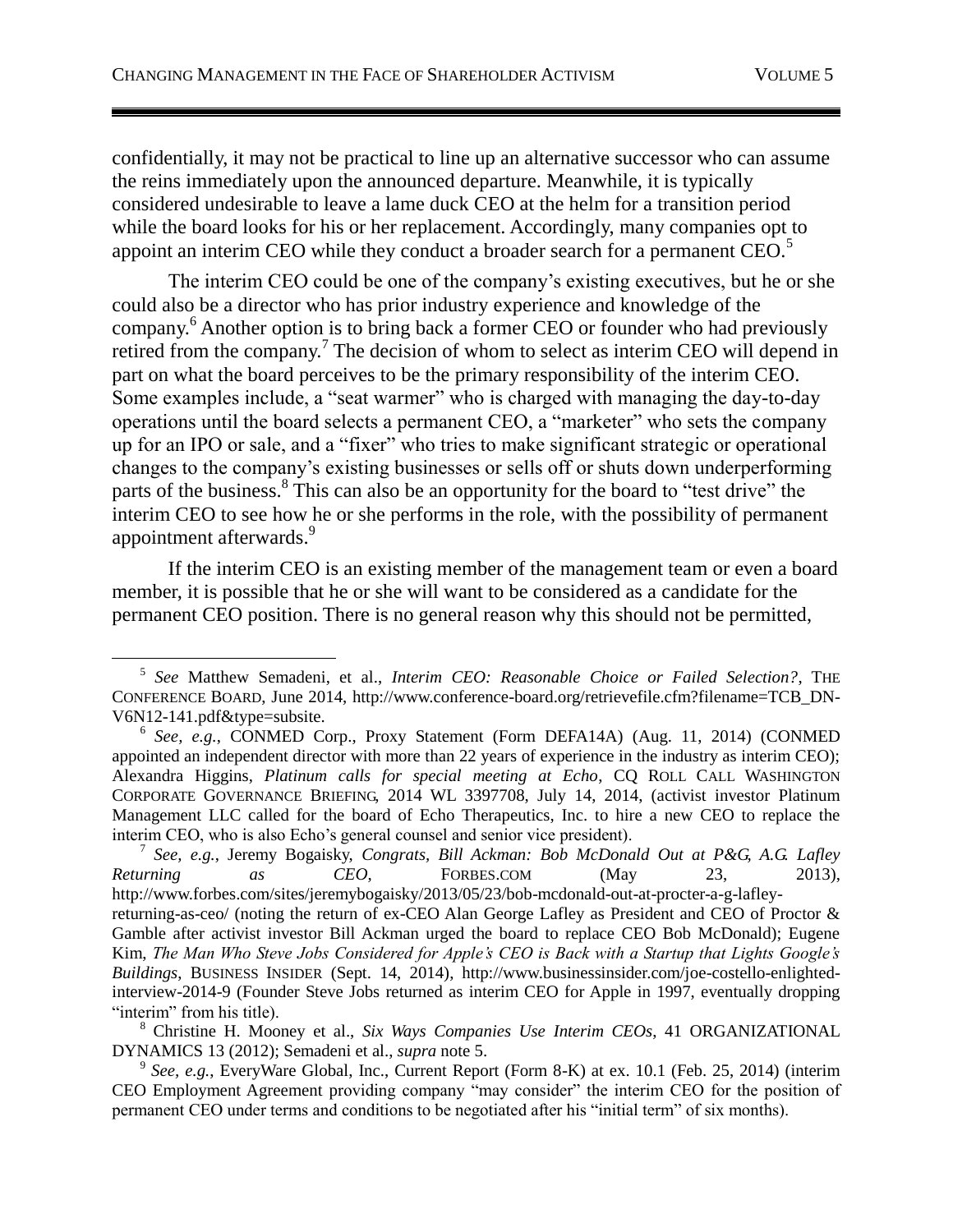although no promises should be made in that regard, especially given that the leadership transition may need to occur very quickly under the spotlight of a proxy contest and the board may not have an opportunity to vet the relative merits of the interim CEO relative to other potential candidates. In this regard, it is important that the new employment agreements and equity awards (if any) that are granted to the interim CEO be consistent with the interim/temporary nature of the appointment (e.g., term of employment period, severance and vesting period of equity awards).<sup>10</sup>

To identify a permanent CEO, it is typical for the board to form a search committee, comprised of board members with expertise and interest in the issue.<sup>11</sup> Typically, the search committee includes the chairman of the board, and often the chair of the compensation committee and/or the chair of the nominating and corporate governance committee. The search committee usually retains an executive search firm to help identify a short list of prospective candidates.<sup>12</sup> Industries undergoing consolidation tend to have many qualified candidates available, whereas in other industries the search committee may have to look further afield. At the outset, the search committee should articulate the key characteristics it is seeking in a permanent CEO. These characteristics may be informed in part by the activist's criticisms of the outgoing CEO, but should also account for the directors' own views regarding the company's strategic direction and culture and the candidate's ability to work well with the remaining management team.

# **II. Compensation and Benefits**

 $\overline{a}$ 

There are at least five critical issues regarding compensation and benefits associated with leadership transition: (1) what separation arrangements to implement with the departing CEO; (2) what arrangements to implement with the interim CEO; (3) what retention arrangements, if any, to implement for the rest of the management team that remains; (4) what arrangements to implement for the permanent CEO; and (5) whether to make any changes to current director compensation in consideration for the additional time the board must spend in executing the transition.

<sup>10</sup> *See, e.g.*, Aegion Corp, Current Report (Form 8-K) at ex. 10.2 (May 4, 2014); Tecumseh Products Co., Current Report (Form 8-K) at ex. 99.4 (June 27, 2014).

<sup>&</sup>lt;sup>11</sup> *See, e.g.*, GLOBE NEWSWIRE, SMTC ANNOUNCES THE APPOINTMENT OF LARRY SILBER AS INTERIM CEO AND CLARKE BAILEY AS EXECUTIVE CHAIRMAN, ANNOUNCES DEPARTURE OF CO (May 14, 2013) (SMTC Corporation appointed executive chairman of the board with "extensive experience as a Chairman and Executive of public companies" to lead the CEO Search Committee's efforts to identify and appoint a permanent CEO).

<sup>12</sup> *See, e.g.*, Alexandra Higgins, *Novatel Wireless shareholders oust CEO Leparulo*, CQ ROLL CALL WASHINGTON CORPORATE GOVERNANCE BRIEFING, 2014 WL 2724191 (June 17, 2014) (Novatel Wireless Inc. engaged executive search firm to evaluate candidates for permanent CEO).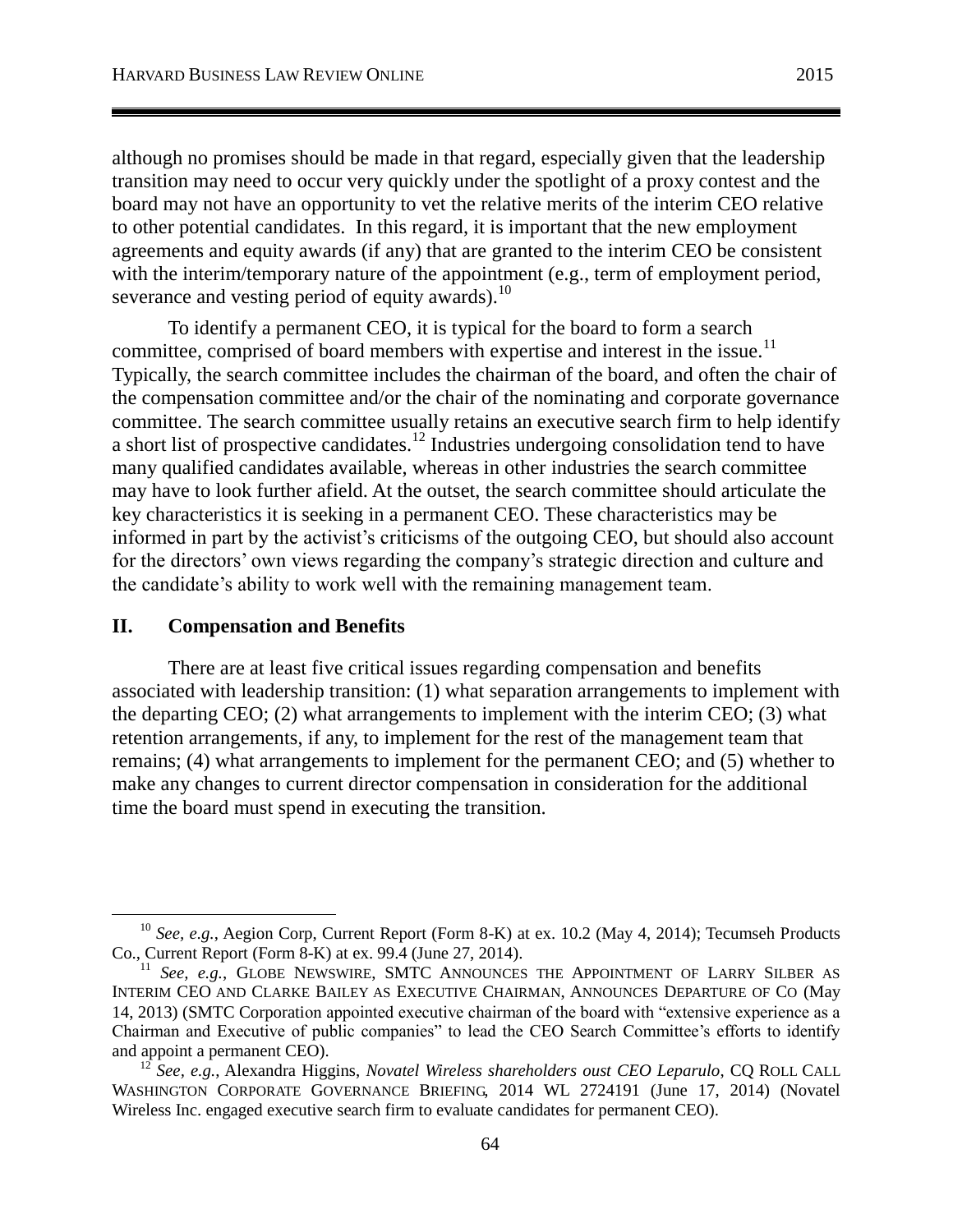# <span id="page-4-0"></span>**A. Departing CEO Arrangements**

 $\overline{a}$ 

Many boards consider whether it makes sense to keep a departing CEO in place during a transition period.<sup>13</sup> This question especially arises in cases where the board is having difficulty in identifying an interim or permanent CEO candidate, but still wants to announce the management change to investors. However, boards often determine that keeping a lame duck CEO in place, even for a short transition period, is not in the company's best interests. It can be disruptive to the management team, can lead to investor confusion regarding the potential changes in the company's strategic direction, and a lame duck CEO may not be able or willing to aggressively implement the board's new mandates.<sup>14</sup> In such situations, one potential compromise is to enter into a short-term consulting arrangement with the departing  $CEO<sup>15</sup>$  Even such consulting arrangements can raise difficult social issues, however, including whether the departing CEO can keep his or her current office and secretary.<sup>16</sup> Despite these difficulties, such consulting arrangements can help provide a basis to enforce a non-compete arrangement or effectively place the departing CEO on "garden leave." In any case, such a consulting arrangement would not obviate the need to find a replacement, whether interim or permanent.

The departing CEO's existing employment agreement may already adequately address the possibility of his or her departure so that no additional severance or other arrangements need to be implemented. Even where the activist has criticized the departing CEO for specific performance issues, the departing CEO is typically deemed to

<sup>&</sup>lt;sup>13</sup> For a more in-depth discussion of the various factors to consider in deciding whether to retain a departing CEO on the board during a transition period, see Jason D. Schloetzer, *Retaining Former CEOs on the Board*, DIRECTOR NOTES (Sept. 2010) https://www.conferenceboard.org/retrievefile.cfm?filename=DN-015-10.pdf&type=subsite.

<sup>&</sup>lt;sup>14</sup> "A large survey of U.S. corporate directors concluded that 'it is very difficult to discuss steps that may reverse a course of action with a board that includes the person who made the original decision and which is comprised substantially of directors whom that individual has appointed.'" *Id.* 

<sup>&</sup>lt;sup>15</sup> See, e.g., CafePress Inc., Current Report (Form 8-K) (Aug. 4, 2014); CommunityOne Bancorp., Current Report (Form 8-K) (Sept. 12, 2014); CPI Aerostructures, Inc., Current Report (Form 8-K) (Mar. 6, 2014); Curis, Inc., Current Report (Form 8-K) (June 3, 2014); Infusystem Holdings, Inc. Annual Report (Form 10-K) (Mar. 28, 2013); Landauer, Inc., Current Report (Form 8-K) (Sept. 17, 2014); Overseas Shipholding Group, Inc., Current Report (Form 8-K) (Aug. 15, 2014); Pulse Electronics Corp., Current Report (Form 8-K, Ex. 99.2) (July 16, 2014); Reynolds American Inc., Current Report (Form 8-K) (Apr. 16, 2014).

<sup>&</sup>lt;sup>16</sup> For examples of the "turmoil some directors faced after retaining the departing CEO on the board," see Schloetzer, *Supra* note [13](#page-4-0) at 1-2, 5-6 (Sept. 2010). In acknowledgement of such difficulties, some companies "take action to stem prevent future difficulties. For example, the governance guidelines outlined in Qwest Communications' 2007 proxy statement includes, 'Our CEO must resign as a director when he ceases to be CEO.' Jeffrey Bewkes, who replaced Richard Parsons in 2007 as CEO of Time Warner Inc., reportedly had a clause in his employment agreement that allowed him to resign if the former CEO (Mr. Parsons) remains on the board for more than one year.'" Schloetzer, *Supra* note [13](#page-4-0) at 7.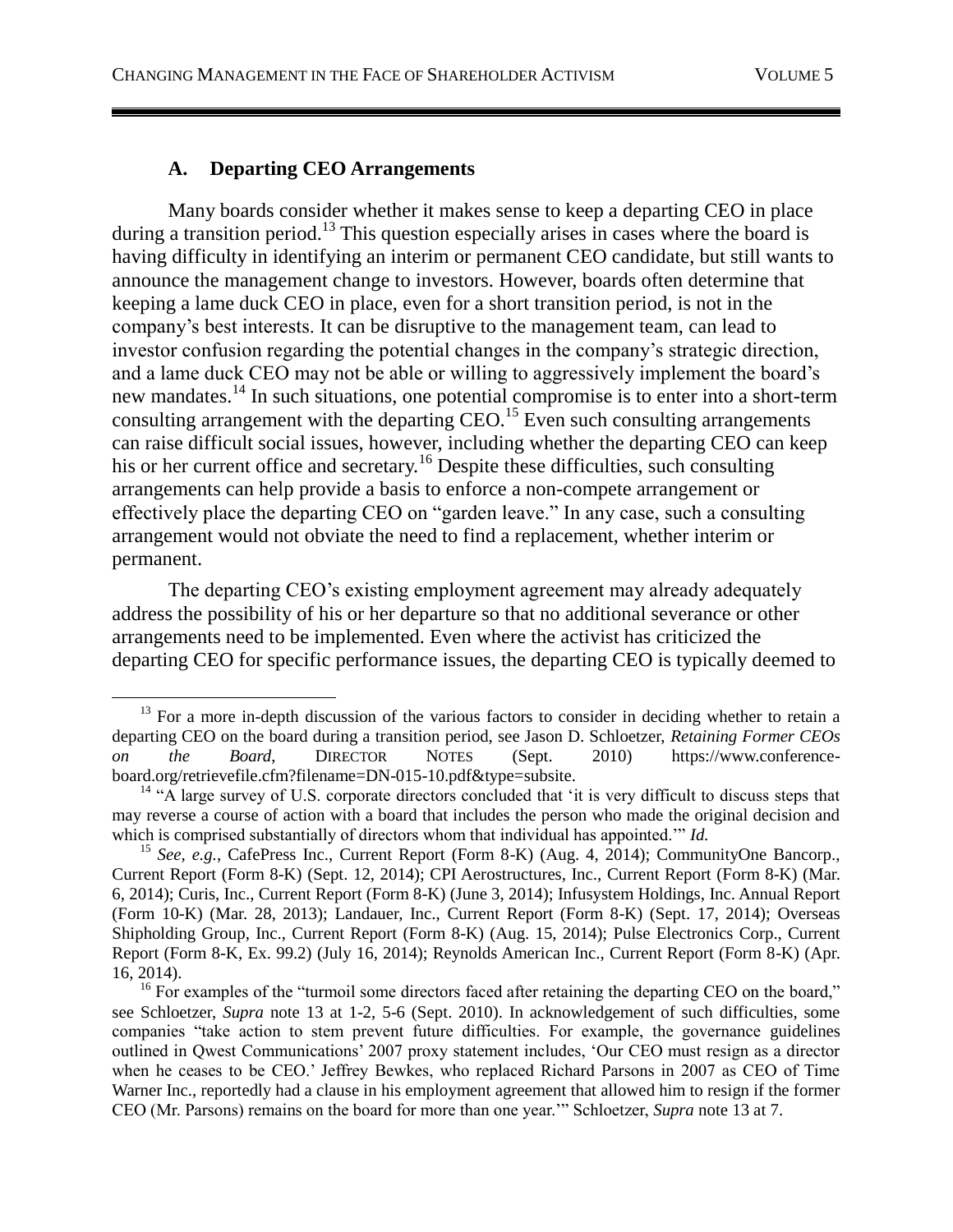be terminated "without cause."<sup>17</sup> Unless there has been a change of control of the company, a termination "without cause" usually entitles the departing CEO to severance equal to one or two-times salary and bonus (not the two or three-times salary and bonus that would apply following a change of control).<sup>18</sup> The departing CEO may also be entitled to accelerated vesting of his or her equity awards and to a prorated bonus for the year of termination.<sup>19</sup> In some cases, even if the departing CEO's employment agreement does not expressly provide for accelerated vesting of outstanding equity awards, the company may agree to provide some vesting in order to ensure a smooth and amicable separation. When considering severance benefits or equity vesting beyond those required by the employment agreement, the company should consider whether those benefits will trigger additional accounting charges.<sup>20</sup> Such additional benefits may also form the basis for negotiation to extend the departing CEO's non-compete or non-solicit periods (to the extent legally permissible in the applicable jurisdiction) or to obtain a release of claims from the departing CEO, all of which can be beneficial to the company. Typically, the Code Section 162(m) deduction limits will not apply to severance provided to a departing CEO, as long as he or she is not the CEO on the last day of the calendar year.<sup>21</sup> Despite this concern, the company needs to be cognizant that the rest of the management team may take a keen interest in how the departing CEO is treated, both out of continuing loyalty to the departing CEO as well as a perception that the departing CEO's treatment is a potential prelude to how other executives might be treated. $^{22}$ 

<sup>&</sup>lt;sup>17</sup> See Joann S. Lublin & Scott Thurm, *How to Fire a CEO*, THE WALL STREET JOURNAL (Oct. 30, 2006) http://online.wsj.com/articles/SB116217755560707504 (noting the significant litigation risks involved in firing a CEO "for cause" and explaining most boards prefer to minimize adverse publicity, cost and distraction in such situations); Garry G. Mathiason, *How to Fire a CEO*, EXECUTIVE COUNSEL 13 (Fall 2004).

<sup>18</sup> *See, e.g.*, Acxiom Corp., Current Report (Form 8-K, Ex. 10.1) (May 20, 2014); CMG Holdings Group, Inc., Quarterly Report (Form 10-Q, Ex. 10.1) (May 15, 2014); Global Brass and Copper Holdings, Inc., Current Report (Form 8-K, Ex. 10.1) (May 14, 2014); Kalobios Pharmaceuticals, Inc., Quarterly Report (Form 10-Q, Ex. 10.3) (May 8, 2014); KMG Chemicals, Inc., Current Report (Form 8-K) (July 2, 2013); MVB Financial Corp., Current Report (Form 8-K/A, Ex. 99.1) (Jan. 3, 2014); Pulse Electronics Corp., Current Report (Form 8-K, Ex. 99.3) (July 16, 2014); WPX Energy, Inc., Current Report (Form 8- K, Ex. 10.1) (May 2, 2014).

<sup>19</sup> *See, e.g.*, CMG Holdings Group, Inc., Quarterly Report (Form 10-Q, Ex. 10.1) (May 15, 2014); Emcore Corp, Form 8-K, Ex. 10.1) (Sept. 18, 2014).

<sup>&</sup>lt;sup>20</sup> The company should consider and comply with Section 409A restrictions and limitations, including the six-month delay from the date of employee's separation from service for deferred compensation owed to the fifty key employees with the highest salaries. I.R.C.  $\S$  409A(a)(2)(B)(i).

<sup>&</sup>lt;sup>21</sup> I.R.C. § 162(m) (2014) ("In the case of any publicly held corporation, no deduction shall be allowed under this chapter for applicable employee remuneration with respect to any covered employee to the extent that the amount of such remuneration for the taxable year with respect to such employee exceeds \$1,000,000 . . . . For purposes of this subsection, the term "covered employee" means any employee of the taxpayer if . . .as of the close of the taxable year, such employee is the chief executive officer of the taxpayer or is an individual acting in such a capacity").

<sup>22</sup> Jessica Silver-Greenberg & Susanne Craig, *Citi Chairman Is Said to Have Planned Chief's Exit*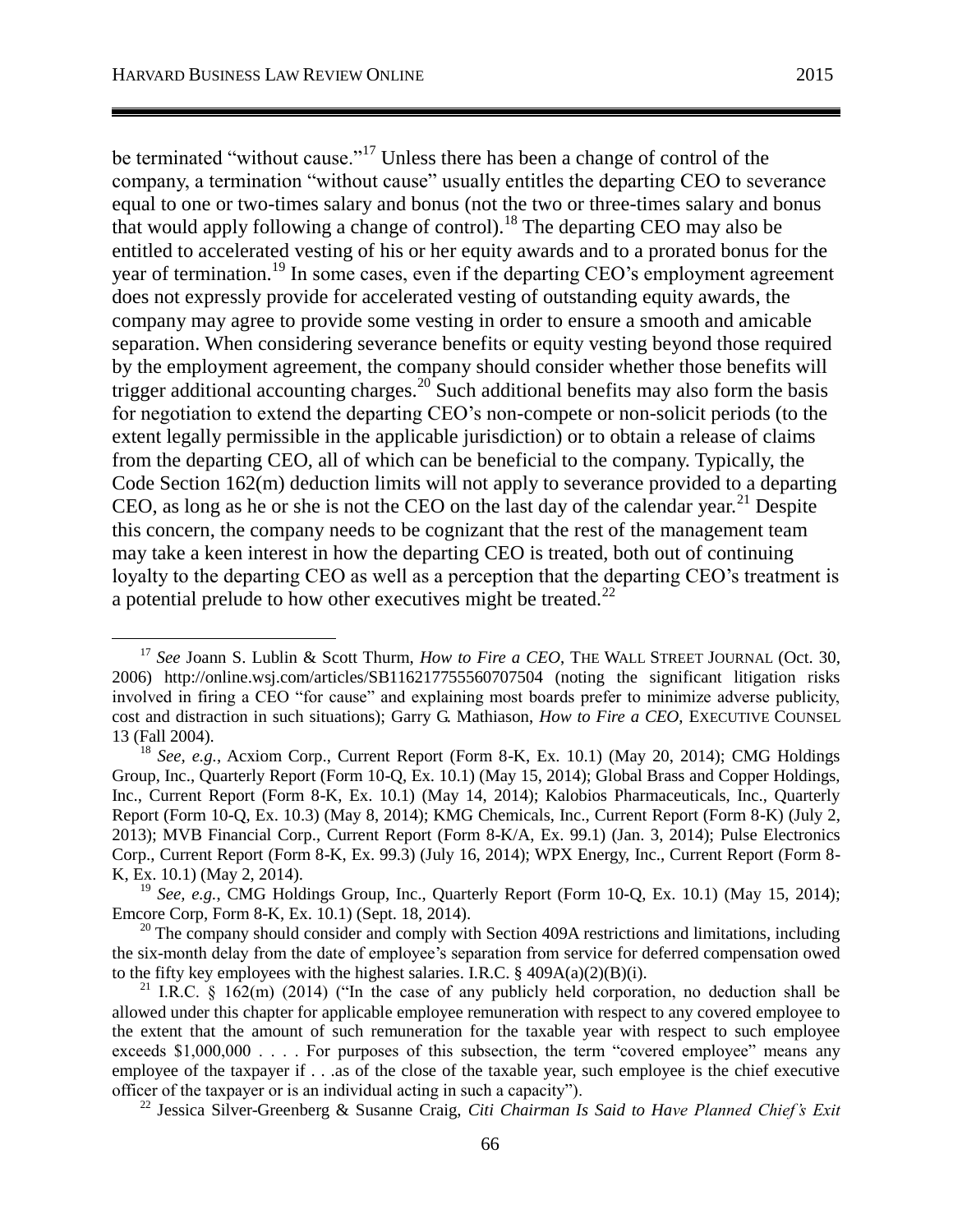Certain long-serving CEOs have employment agreements that include perks that by today's corporate governance standards may appear to be atypical, such as life-time health insurance, life insurance policies, car leases, country club memberships or company plane usage rights.<sup>23</sup> To the extent that the departing CEO is entitled to receive any of these benefits post-separation, the company may want to consider "buying-out" these benefits so as to fully cut ties with the prior CEO.

# **B. Interim CEO Arrangements**

When an interim CEO is brought in on short notice to address activist demands, he or she will typically receive some sort of offer letter, which is often short of a full employment agreement.<sup>24</sup> The compensation committee should review this offer letter with input from an executive compensation consultant.

The interim CEO's compensation and benefits package should contemplate that the position could very well be a short term one, even if the interim CEO is viewed as a potential candidate for the permanent position.<sup>25</sup> For example, if the interim CEO is a

<sup>23</sup> *See, e.g.*, Monster Beverage Corporation, Current Report (Form 8-K) (Mar. 11, 2009) (granting CEO initial and annual fees and all other reasonable expenses relating to membership in up to two business or social clubs to be selected by the CEO at his sole discretion, all costs and expenses relating to the purchase or lease of a luxury automobile, as well as medical, dental, disability, group life, accidental death and travel accident insurance plans at the most favorable level of participation and providing highest levels of benefits available to him); Occidental Petroleum Corporation, Quarterly Report (Form 10-Q, Ex. 10.1) (Nov. 4, 2008) (during any period following Ray Irani's retirement or termination from the company until his death, company will provide for life insurance at a minimum level equal to three times his rate of highest career annual salary, medical and dental benefits for him and his spouse to an extent no less favorable than the medical benefits provided prior to his retirement or termination, personal tax, accounting and financial planning services); Quintiles Transnational Holdings Inc., Registration Statement (Form S-1) (Feb. 15, 2013) (providing for city/country club dues, an automobile selected by the CEO that is "consistent with his position with the Company," business use of an aircraft, irrevocable life insurance trusts for himself and his wife, and health insurance for himself and his wife for the duration of their lives).

<sup>24</sup> See, e.g., Aegion Corp, Current Report (Form 8-K, Ex. 10.2) (May 5, 2014); Ambassadors Group, Inc., Current Report (Form 8-K, Ex. 10.1) (May 19, 2014); Hansen Medical, Inc., Current Report (Form 8-K, Ex. 10.1) (Feb. 21, 2014); KMG Chemicals, Inc., Current Report (Form 8-K, Ex. 10.29) (July 2, 2013); Pulse Electronics Corp., Current Report (Form 8-K, Ex. 99.2) (July 16, 2014); Tecumseh Products Co., Current Report (Form 8-K, Ex. 99.4) (June 27, 2014); Verifone Systems, Inc., Current Report (Form 8-K, Ex. 10.2) (Mar. 15, 2013).

<sup>25</sup> *See, e.g.*, Aegion Corp, Current Report (Form 8-K, Ex. 10.2) (May 5, 2014); EveryWare Global, Inc., Current Report (Form 8-K, Ex. 10.1) (Feb. 25, 2014); Hansen Medical, Inc., Current Report (Form 8-K, Ex. 10.1) (Feb. 21, 2014); Tecumseh Products Co., Current Report (Form 8-K, Ex. 99.4) (June 27,

 $\overline{a}$ *Over Months*, N.Y. TIMES (Oct. 25, 2012) http://www.nytimes.com/2012/10/26/business/citi-chairman-issaid-to-have-planned-pandits-exit-for-months.html?pagewanted=1& $r=1$ & (After an "abrupt" and "dramatic boardroom coup" at Citi, "senior executives at the investment bank convened a group of employees to try to stem any exodus…Among the employees' questions: why remain at a bank that treated its top executive so harshly?").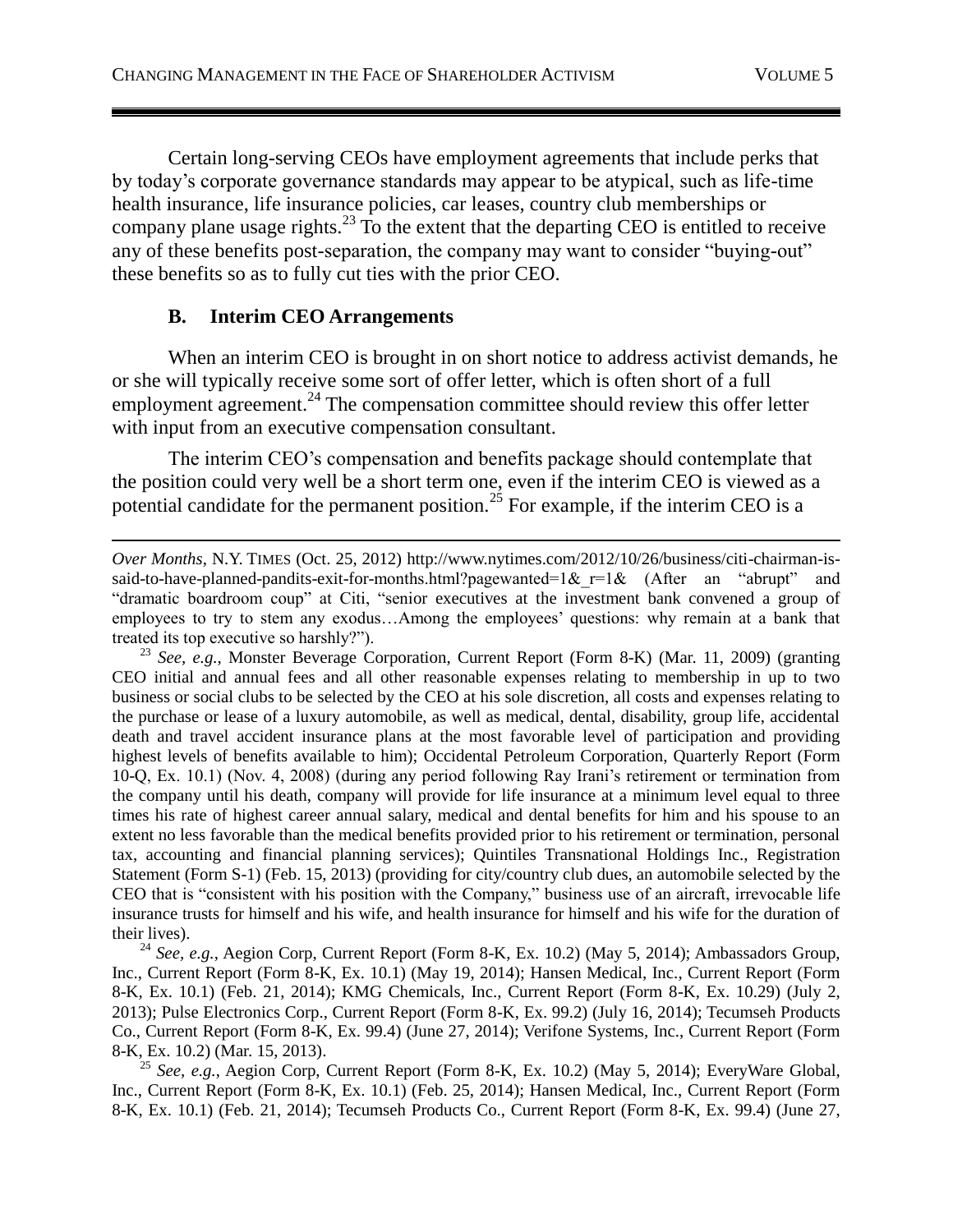board member who does not live in the city where the company's headquarters are located, he or she will likely require a housing and travel allowance to facilitate travel to the headquarters on a regular basis while maintaining a permanent residence elsewhere.<sup>26</sup> An interim CEO who is not a member of the current management team (and therefore may be giving up possible job opportunities elsewhere in order to accept the interim CEO position) might request a more robust salary and/or bonus than what would be provided to the permanent CEO, in order to compensate him or her for the opportunity cost of potentially foregoing more permanent positions with other companies during the interim period. It may not be advisable to give an interim CEO equity compensation awards, which are typically contingent on long-term performance and service. Rather, such amounts can instead be rolled into salary or into a special performance-based discretionary bonus.

The board should also consider how to introduce the interim CEO to the management team, and discuss with the interim CEO his or her "day one" plan for hitting the ground running and the board's expectations about the amount of information or reporting that the interim CEO will provide to them. The board cannot and should not expect to be able to monitor all of the cultural, strategic and other changes that the interim CEO will implement, but the board should try to ensure that the board and the interim CEO share a unified sense of direction. If an earnings call or investor conference is imminent, the chairman should also review talking points with the interim CEO to make sure the interim CEO's messages regarding the recent management changes and future of the company are consistent with the board's views.<sup>27</sup> The company's investor relations firm should also prepare a draft Q&A for the interim CEO to help him or her answer potentially difficult questions regarding the management changes and the interim CEO's future plans.

### **C. Retention Arrangements**

If leadership changes are borne out of a proxy fight with an activist, the compensation committee should consider whether to implement additional retention

 $\overline{a}$ 

<sup>2014).</sup>

<sup>&</sup>lt;sup>26</sup> See, e.g., Aegion Corp, Current Report (Form 8-K, Ex. 10.2) (May 5, 2014); Ambassadors Group, Inc., Current Report (Form 8-K, Ex. 10.1) (May 19, 2014); EveryWare Global, Inc., Current Report (Form 8-K, Ex. 10.1) (Feb. 25, 2014); Hansen Medical, Inc., Current Report (Form 8-K, Ex. 10.1) (Feb. 21, 2014); KMG Chemicals, Inc., Current Report (Form 8-K) (July 2, 2013); Tecumseh Products Co., Current Report (Form 8-K, Ex. 99.4) (June 27, 2014); Verifone Systems, Inc., Current Report (Form 8-K, Ex. 10.2) (Mar. 15, 2013).

<sup>27</sup> *See, e.g.*, Seracare Life Sciences, Inc., Current Report (Form 8-K, Ex. 99.6) (Feb. 13, 2012) (interim President and CEO's talking points for acquisition announcement conference call). For an example where the Interim CEO and Chairman of the Board of Directors issued consistent messages to stockholders regarding recent resignation of prior CEO and appointment of Interim CEO and company's financial performance, see Alere Inc., Current Report (Form 8-K, Ex. 99.1-99.2) (July 7, 2014).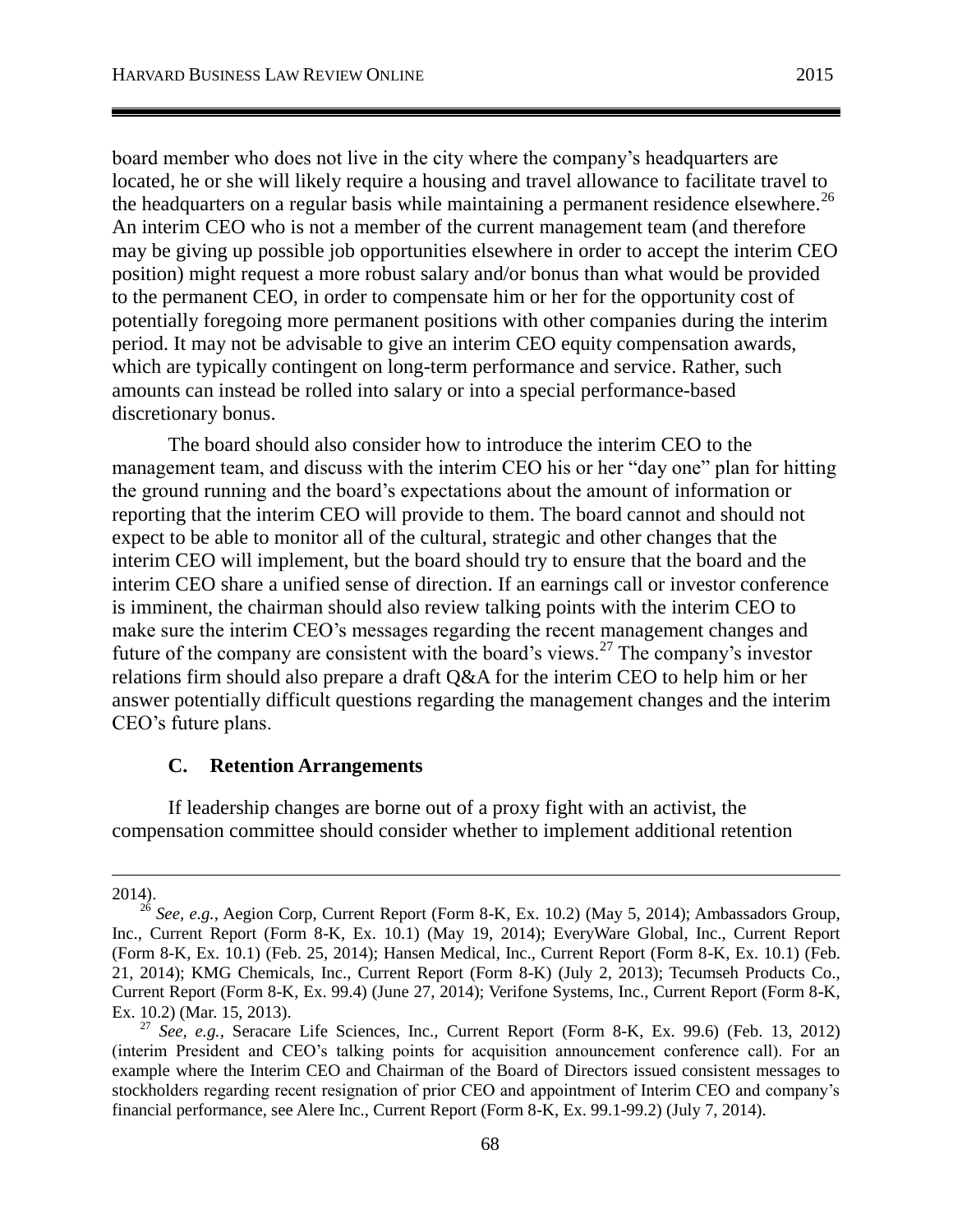arrangements for the key remaining executives. Depending on the design of the company's existing equity compensation plans, such arrangements may not be necessary or appropriate. It is possible that getting key employees to sign on to retention arrangements that bridge the time until a permanent CEO is found might be beneficial from an optics perspective, signaling stability to investors and other employees.<sup>28</sup> When discussing these issues with the interim CEO, the compensation committee should consider if there are any other key executives who should *not* receive retention arrangements, because they may be terminated in the near future.

# **D. Permanent CEO Arrangements**

Once the search committee identifies a permanent CEO, the CEO's executive compensation and benefits arrangements should be "business as usual." Normally, the compensation committee would take advice from an executive compensation consultant about the arrangements, as well as refer to other sources such as ISS pay-for-performance  $data.<sup>29</sup>$  Importantly, to the extent that the departing CEO's compensation arrangements were a source of activist complaints in the past, the company should try to avoid similar complaints when implementing its new arrangements.

# <span id="page-8-0"></span>**E. Director Arrangements**

A significant management transition such as replacing a CEO will probably require a board to have many more meetings than typical. Accordingly, directors (especially members of the compensation committee) should prepare themselves for a significant time commitment to the process. Whether directors should receive extra compensation for these services, however, is very much a fact dependent analysis. In some cases, directors will already benefit from "per meeting" compensation, in which case no additional compensation should be needed.<sup>30</sup> In other cases, where directors

 $\overline{a}$ <sup>28</sup> *See, e.g.*, Alere Inc., Current Report (Form 8-K) (Sept. 4, 2014) (Alere's compensation committee awarded retention-based restricted stock units to a number of executives and key employees); Infusystem Holdings, Inc. Annual Report (Form 10-K) (Mar. 28, 2013) (\$0.6 million was recorded for retention payments to key employees during a period when "concerned stockholders" successfully lobbied for a series of changes to the board and senior leadership and the CEO resigned).

<sup>&</sup>lt;sup>29</sup> ISS has a number of primary evaluation factors for its analysis of executive pay. INSTITUTIONAL SHAREHOLDER SERVICES, 2014 U.S. PROXY VOTING SUMMARY GUIDELINES 39 (Mar. 12, 2014).

<sup>&</sup>lt;sup>30</sup> Of the 100 largest US public non-controlled companies that have equity securities listed on the NYSE or NASDAQ, 30 paid board and/or committee meeting attendance fees in 2013. (Of the 30, 23 paid both board and committee meeting attendance fees, 4 paid only committee meeting attendance fees, and 3 paid only board meeting attendance fees.) SHEARMAN & STERLING LLP, COMPENSATION GOVERNANCE 2013: 11TH ANNUAL SURVEY OF THE LARGEST US PUBLIC COMPANIES 47 (2013), https://reaction.shearman.com/reaction/corpgov/2013/CorpGov2013\_Compensation.pdf. Among the 100 companies, the number paying meeting attendance fees to board and/or committee members rose from 28 in 2012, but overall has declined from previous years, evidencing a growing consensus that director attendance at meetings is mandatory. *Id.* Many of the 100 companies pay committee retainers, which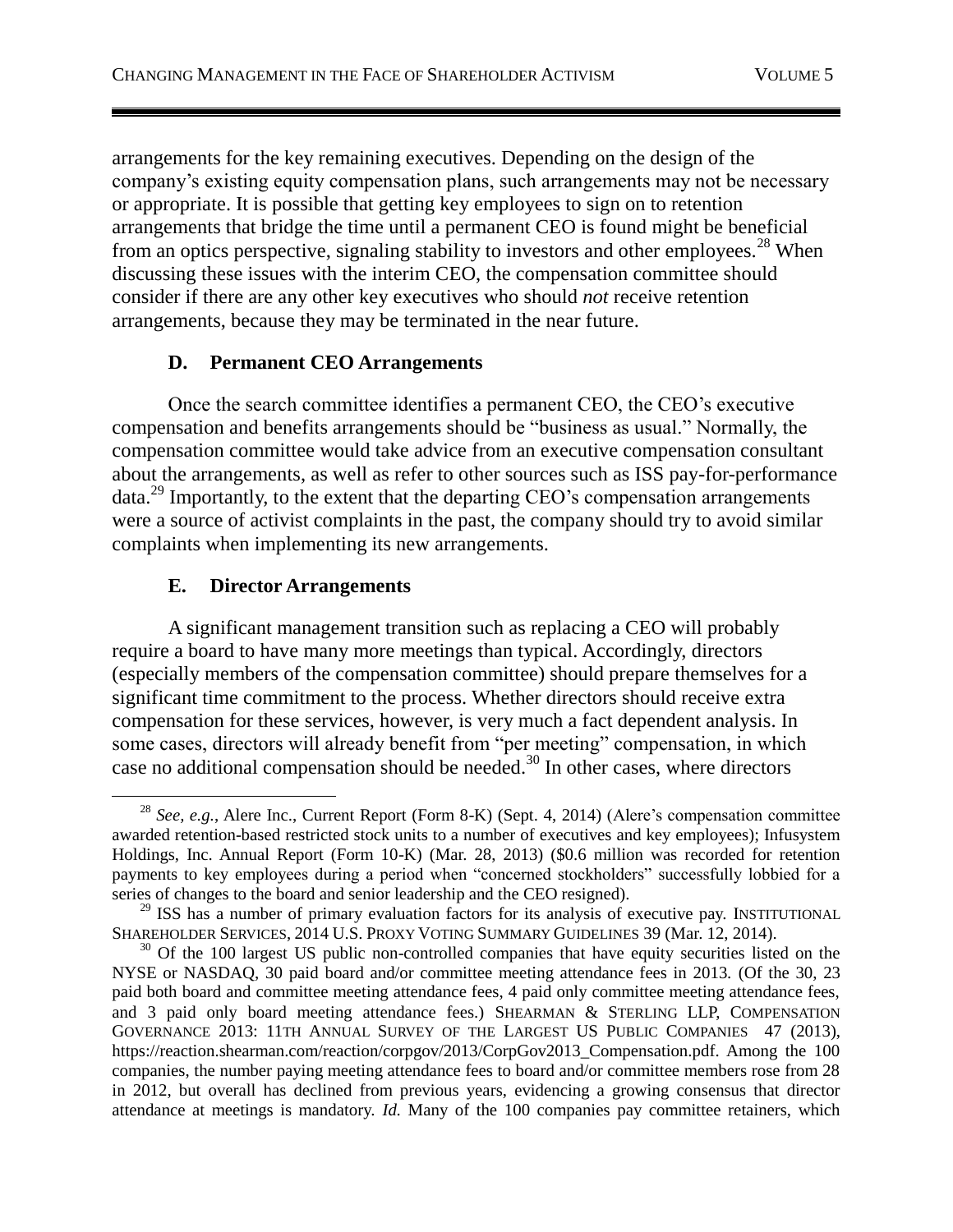receive annual compensation, the optics of increasing director compensation in the face of a proxy contest or other activist activity may be too negative to justify making a change. The issue is a fair topic for discussion at the board level, and should be considered in light of other strategic planning under consideration by the board (such as, for example, whether the board intends to initiate a strategic alternatives process for the company).

### **III. Related Changes to Board Composition**

 $\overline{a}$ 

Typically, the departing CEO has also served as a director. In such a scenario, his or her separation agreement should also provide for his or her resignation as director of the company and any subsidiaries.<sup>31</sup> If the interim CEO is not already a director, the board should consider whether he or she should be added to the board for the duration of his or her service as interim CEO. If the interim CEO is already a director, then consideration should be given to whether he or she can or should continue to serve on certain board committees. Both the NYSE and Nasdaq have rules that address the independence of an interim CEO and by extension his or her ability to serve on the

might serve to compensate directors for additional time spent on an executive search committee. *Id.*

In surveying 300 publicly traded companies in the financial services, industrial, retail, technology, and energy sectors, Frederic W. Cook & Co. found that compensation for committee member service is usually in the form of meeting fees, and that the median meeting fee was \$1,500. FREDERIC W. COOK & CO., 2013 DIRECTOR COMPENSATION REPORT: NON-EMPLOYEE DIRECTOR COMPENSATION ACROSS INDUSTRIES AND SIZE 2 (December 2013), http://www.fwcook.com/alert\_letters/The\_2013\_Directors\_Compensation\_Report.pdf. *But see* MELISSA MEANS, NACD DIRECTORSHIP, ESTABLISHING, PAYING AN AD HOC CEO SEARCH COMMITTEE (Oct. 24, 2012), http://www.directorship.com/establishing-paying-an-ad-hoc-ceo-search-committee/ ("Most companies provide additional pay for service on the three major standing board committees (audit, compensation and nominating and corporate governance) in the form of cash retainers and/or meeting fees. However, we find many boards overlook the need to consider compensation for a newly created ad hoc search committee. As a general rule, any decision regarding whether to compensate an ad hoc committee ideally should be made prior to the committee's formation. Once the committee has begun its work, it may appear self-serving to go back and compensate members for services already provided. In our experience, companies that consider the issue upfront do end up providing some form of compensation. We recommend that the additional payment be delivered entirely as a cash retainer, rather than as meeting fees, because of the issues involved in having to define and track search committee meetings. Typically, companies set a cash retainer for an ad hoc committee's chair and members that approximates the cash retainer provided to the audit and compensation committee members.").

<sup>31</sup> *See*, *e.g.*, Advanced Energy Industries, Inc., Current Report (Form 8-K, Ex. 10.1) (June 2, 2014); Aegion Corp, Current Report (Form 8-K, Ex. 10.1) (May 5, 2014); Coastal Caribbean Oils & Minerals, Ltd., Annual Report (Form 10-K, Ex. 10(o)) (June 3, 2014); Emcore Corp, Form 8-K, Ex 10.1) (Sept. 18, 2014); Hertz Corp, Current Report (Form 8-K, Ex. 10.1) (Sept. 19, 2014); Pulse Electronics Corp., Current Report (Form 8-K, Ex. 99.3) (July 16, 2014). For examples of the complications that may arise when retaining the departing CEO as a director, see Jason D. Schloetzer, *Supra* note [13,](#page-4-0) at 1-2, 5-6 (Sept. 2010).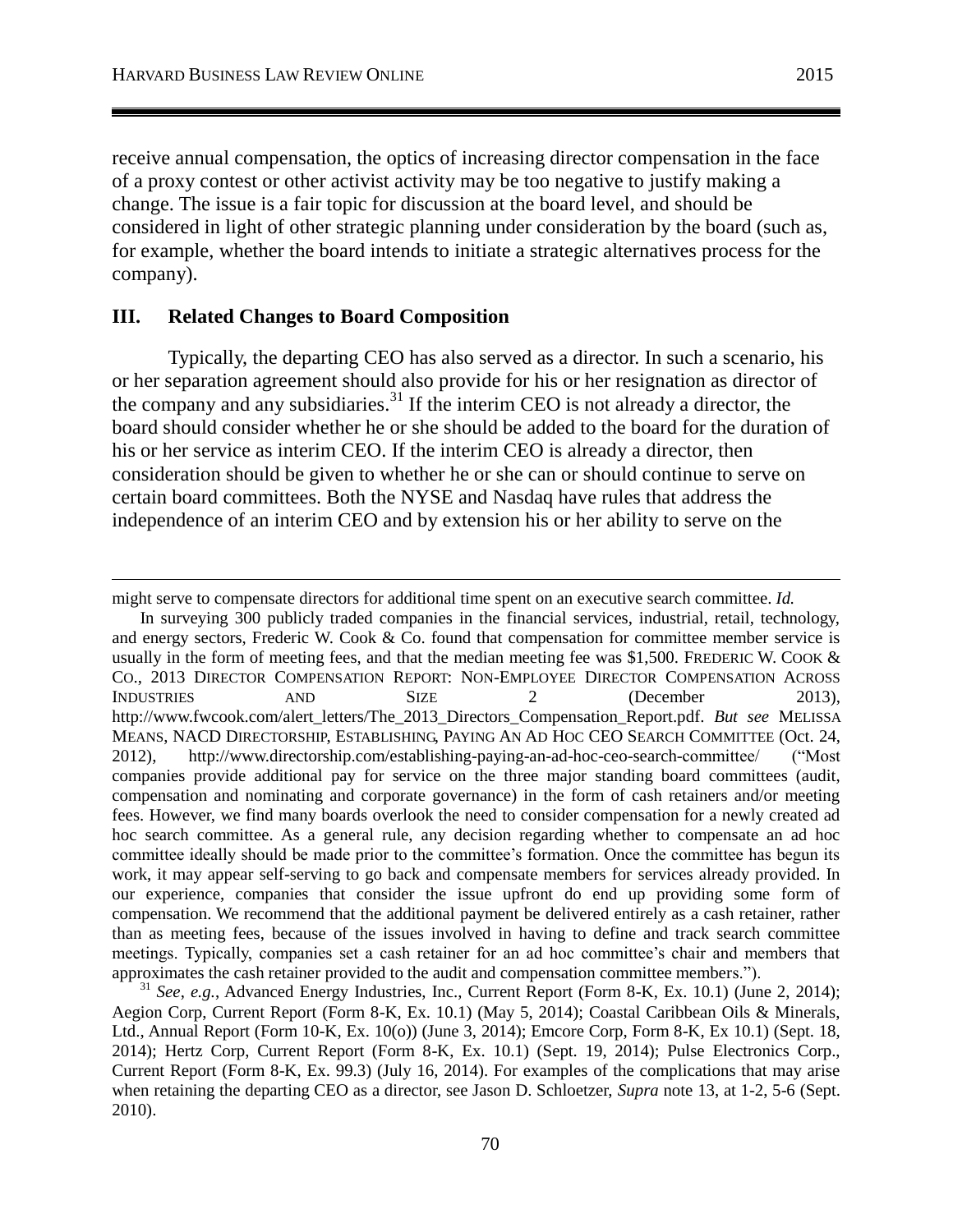compensation and audit committees.<sup>32</sup> These rules may continue to apply even after the company has hired a permanent CEO and the interim CEO has returned to his or her prior role. For example, an interim CEO can be expected to participate in the preparation of the company's financial statements during the interim period, which under Nasdaq rules would bar him or her from serving on the audit committee for three years.<sup>33</sup> Moreover, the interim CEO would be permanently prohibited from serving as an "outside director" under the Code Section 162(m) rules, which will prevent him or her from being on the compensation committee.<sup>34</sup>

Rule 10A-3 under the Exchange Act requires that members of the audit committee be independent, which excludes individuals who are affiliates of the company and individuals who accept, directly or indirectly, any consulting, advisory, or other compensatory fee from the company. 17 C.F.R. § 240.10A-3(b)(1) (2014).

NASDAQ Stock Market Rules, Regulation 5605(a)(2) (2014) provides a definition of "independent directors" with clarification in Regulation IM-5605 that,

For purposes of paragraph (A) of the Rule, employment by a director as an Executive Officer on an interim basis shall not disqualify that director from being considered independent following such employment, provided the interim employment did not last longer than one year. A director would not be considered independent while serving as an interim officer. Similarly, for purposes of paragraph (B) of the Rule, compensation received by a director for former service as an interim Executive Officer need not be considered as compensation in determining independence after such service, provided such interim employment did not last longer than one year. Nonetheless, the Company's board of directors still must consider whether such former employment and any compensation received would interfere with the director's exercise of independent judgment in carrying out the responsibilities of a director.

 $33$  NASDAO Stock Market Rules, Regulation IM-5605 (2014) ("if the director participated in the preparation of the Company's financial statements while serving as an interim Executive Officer, Rule  $5605(c)(2)(A)(iii)$  would preclude service on the audit committee for three years").

26 C.F.R. § 1.162-27(e)(3)(i)(C) (2014) ("The performance goal under which compensation is paid must be established by a compensation committee comprised solely of two or more outside directors. A director is an outside director if the director . . . [h]as not been an officer of the publicly held

 $32$  The NYSE requires listed companies to have a compensation committee composed entirely of *independent* directors and an audit committee that satisfies the requirements of Rule 10A-3 under the Exchange Act. NYSE Listed Company Manual, Regulation 303A.05, 303A.06 (2014).

Regulation 303A.02(a)(i) of the manual provides, "No director qualifies as 'independent' unless the board of directors affirmatively determines that the director has no material relationship with the listed company (either directly or as a partner, shareholder or officer of an organization that has a relationship with the company)," with accompanying commentary noting, "the concern is independence from management." Regulation 303A.02(b)(i) adds, "In addition, a director is not independent if…The director is, or has been within the last three years, an employee of the listed company, or an immediate family member is, or has been within the last three years, an executive officer, of the listed company." However, the commentary for Regulation 303A.02(b)(i) notes, "Employment as an interim Chairman or CEO or other executive officer shall not disqualify a director from being considered independent following that employment." Furthermore, although Regulation 303A.02(b)(ii) states a director is not independent if the director has received more than \$120,000 in direct compensation from the company, the accompanying commentary notes, "Compensation received by a director for former service as an interim Chairman or CEO or other executive officer need not be considered in determining independence under this test." NYSE Listed Company Manual, Regulation 303A.02 (2014).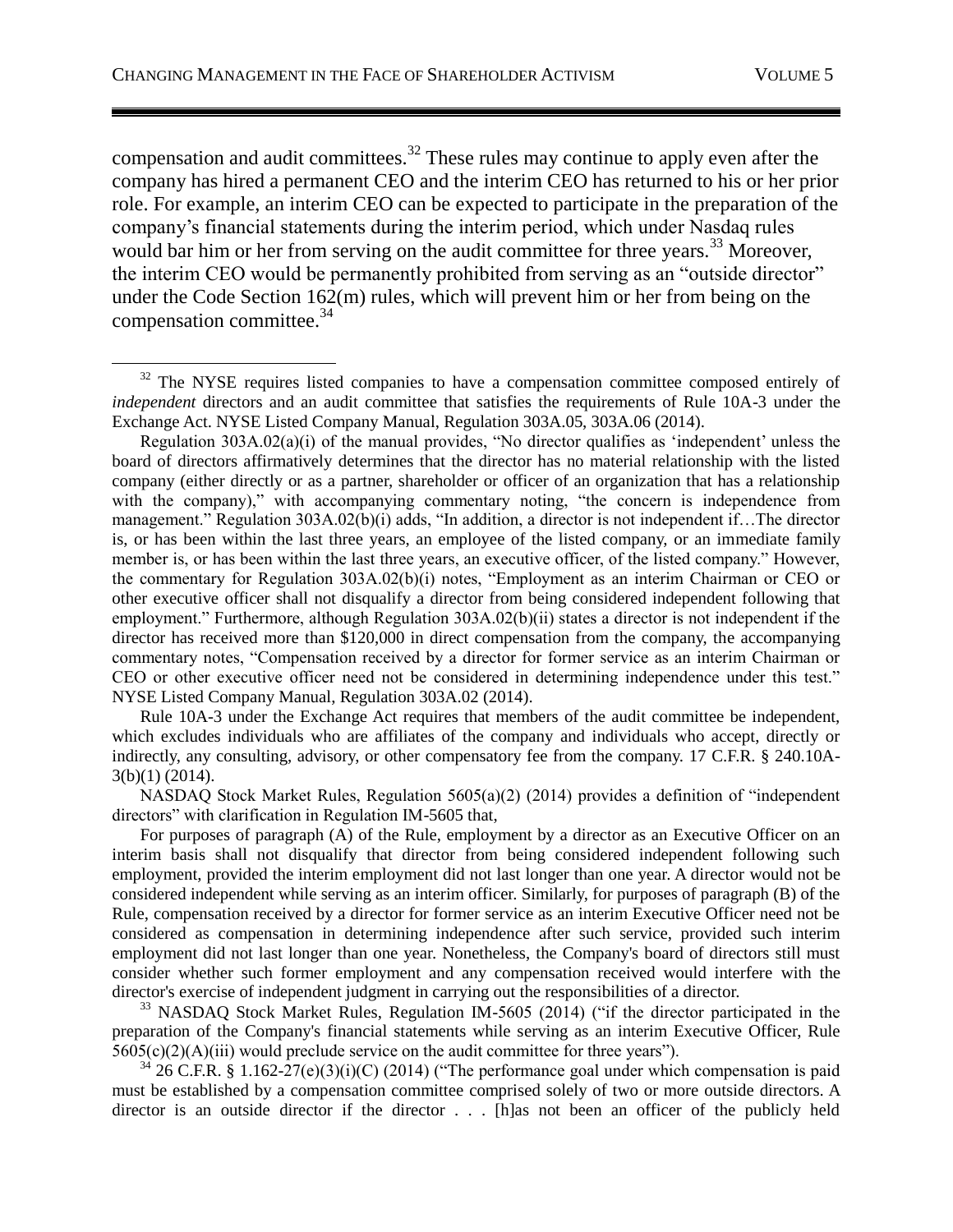In addition, if the interim CEO is already a director and the departing CEO is resigning as a director, the board may find itself short by one member. If the company is in the midst of a proxy fight, it may wish to either appoint a replacement director immediately, or to reduce the size of the board by one seat so as not to leave a vacancy prior to the upcoming shareholder meeting (assuming the company's bylaws do not impose a higher minimum number of directors).

To the extent that the CEO changes occur in the midst of defending against an activist, the departing CEO's resignation from the board may present an opportunity for the board to consider other board-level changes. For example, if the departing CEO was also acting as the chair of the board – a situation that is less common now due to ISS and activist attention to this structure<sup>35</sup> but still remains at many companies<sup>36</sup> – his or her

corporation").

 $\overline{a}$ 

<sup>35</sup> ISS recommends that shareholders generally vote for shareholder proposals requiring that the chairman's position be filled by an independent director (i.e. that the chair be separate from the CEO), unless the company satisfies an extensive list of criteria. INSTITUTIONAL SHAREHOLDER SERVICES, *Supra* note [29,](#page-8-0) at 14-16 (Mar. 12, 2014). ISS has shown little tolerance for seemingly modest variations from its policies regarding specific duties that the lead independent director must have in order for ISS to recommend against a proposal to split the CEO and chair positions. SULLIVAN & CROMWELL LLP, 2014 PROXY SEASON REVIEW 7 (June 25, 2014). Proposals requesting that companies separate the roles of CEO and chair were the most common type of governance-related shareholder proposal in the first half of 2014. *Id.* The number of companies in the S&P 500 that also elected their new CEO as chairman of the board of directors was down to 9.5% in 2013, from 18.8% in 2012, and 19.2% in 2011. Matteo Tonello, *CEO Succession in the S&P 500: Statistics and Case Studies*, THE HARVARD LAW SCHOOL FORUM ON CORPORATE GOVERNANCE AND FINANCIAL REGULATION (Apr. 25, 2014), http://blogs.law.harvard.edu/corpgov/2014/04/25/ceo-succession-in-the-sp-500-statistics-and-casestudies/. *See also* Shelley K. Schwartz, *Tipping Point for Combined Chairman and CEO?*, CNBC NEWS (Nov. 15, 2012), http://www.cnbc.com/id/49829626#., ("The combined role of chairman and chief executive officer, a corporate governance structure favored by many Fortune 500 firms, may soon go the way of the pension plan….A study of 860 public company directors earlier this year by PriceWaterhouseCoopers' Center for Corporate Governance found that among the companies that still have a combined chairman and CEO, nearly half of their boards are discussing splitting the role at their

next CEO succession"); Charles Tribbett, *Splitting the CEO and Chairman Roles – Yes or No?*, RUSSELL REYNOLDS ASSOCIATES, Dec. 2012, http://www.russellreynolds.com/content/splitting-ceo-and-chairmanroles-yes-or-no.

 $36$  For example, JPMorgan Chase & Co.'s CEO and Chairman Jamie Dimon emerged victorious in a shareholder vote over whether he would retain both positions in May 2013. Dawn Kopecki & Hugh Son, *Victory for Dimon as JPMorgan Shareholders Reject CEO-Chairman Split*, BLOOMBERG (May 22, 2013), http://www.bloomberg.com/news/2013-05-21/victory-for-dimon-as-jpmorgan-shareholders-reject-ceo-

chairman-split.html. Other examples of joint CEO-Chairmen and Chairwomen include Wes Bush of Northrop Grumman, Marillyn Hewson of Lockheed Martin, Jeff Immelt of General Electric, Ellen Kullman of DuPont, and Randall L. Stephenson of AT&T. Wes Bush, Northrop Grumman, http://www.northropgrumman.com/AboutUs/CompanyLeadership/Pages/Detail.aspx?itemId=0001&loc= %2F&rel=%2F&name=CorporateLeadership; Marillyn A. Hewson, Lockheed Martin, http://www.lockheedmartin.com/us/who-we-are/leadership/hewson.html; Jeff Immelt, General Electric, http://www.ge.com/about-us/leadership/jeff-immelt; Ellen Kullman, DuPont (Jan. 2014), http://www.dupont.com/corporate-functions/our-company/leadership/board-of-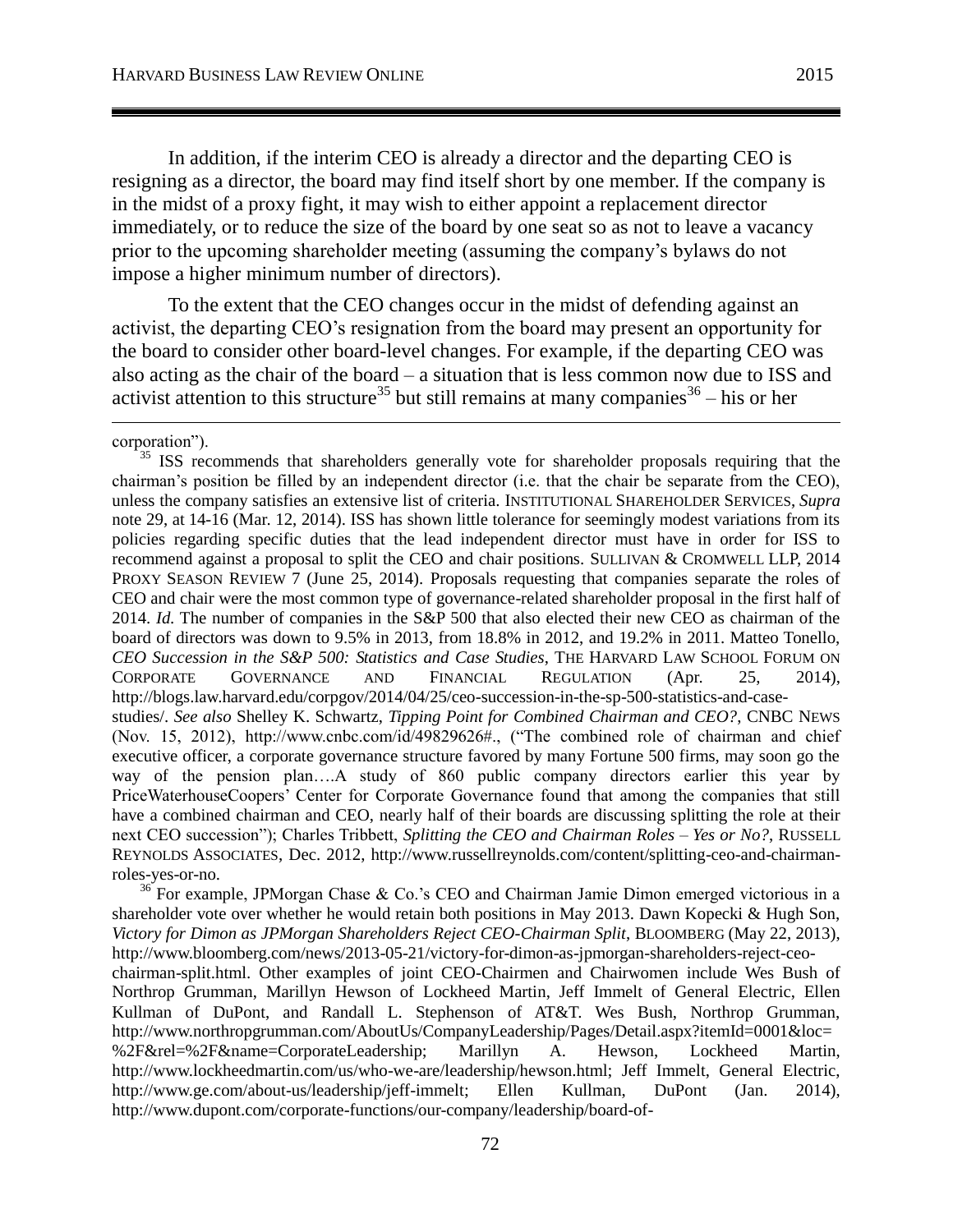departure may create an opportunity for the board to split the chair and CEO positions more permanently by adopting a board policy to that effect. A CEO's departure can also offer companies a reason to reassess the chairs of various board committees, and in some cases, to revisit who the board's director nominees will be at the upcoming meeting. For example, if any existing directors are close to the departing CEO, they may not wish to continue serving on the board following the departure.

To the extent a CEO's departure and related events result in cascading changes at the board level, the company should keep in mind that its debt instruments or equity compensation and severance plans may contain "change of control" provisions that are triggered by proxy contest related turnover at the board level. The company should assess in advance if any of these provisions may be implicated, and to what extent the company can avoid or mitigate the adverse economic or accounting consequences associated with triggering a "change of control".

# **IV. Investor Relations and Disclosure**

 $\overline{a}$ 

Many of the changes connected with replacing a CEO will trigger line-item disclosure requirements under Form 8-K, including requirements related to departures of directors and officers and the associated employment and retention arrangements.<sup>37</sup> If the company will be filing a Form 10-Q or Form 10-K within four business days of making the CEO change, it is permitted to announce the changes in that periodic report filing.<sup>38</sup> However, many companies do not want to delay the announcement even by a matter of days, and will file the press release announcing the changes on a Form 8-K as soon as practicable so that they have made sufficient information public to schedule one-on-one discussions with key investors without fear of triggering any Regulation FD issues. Investors will likely be keen for details concerning strategic plans for the company, but the company may not be able to provide them until some time after the interim CEO has

 $37$  United States Securities and Exchange Commission, Current Report (Form 8-K), Item 5.02; Federal Securities Law Reporter, Regulation 229.401, Item 401("Regulation S-K")) (2014).

<sup>38</sup> *Exchange Act Form 8-K Questions and Answers of General Applicability, UNITED STATES* SECURITIES AND EXCHANGE COMMISSION, Question 101.01 (May 16, 2013), available at http://www.sec.gov/divisions/corpfin/guidance/8-kinterp.htm ("a triggering event occurring within four business days before the registrant's filing of a periodic report may be disclosed in that periodic report").

directors/articles/kullman.html; Randall L. Stephenson, AT&T, http://www.att.com/gen/investorrelations?pid=7824. According to an analysis of proxy statement disclosures performed by Spencer Stuart and features in its U.S. Board Index (series 2003-2011), the number of S&P 500 companies with one person serving as both CEO and chairman dropped significantly between 2003 and 2011, from 77% to 59%. Deloitte, *Board Leadership: The Split CEO/Chairman Structure Debate*, The Wall Street Journal (June 29, 2012), http://deloitte.wsj.com/cfo/2012/06/29/board-leadership-the-split-ceochairman-structuredebate/. Interestingly, the percentage of companies with independent board chairs was far lower in the United States than in Canada, Germany, and the United Kingdom (as of 2011, when Deloitte conducted an analysis of the large publicly held companies in those countries). *Id.*; DELOITTE GLOBAL CENTER FOR CORPORATE GOVERNANCE, BOARD LEADERSHIP: A GLOBAL PERSPECTIVE (May 2011).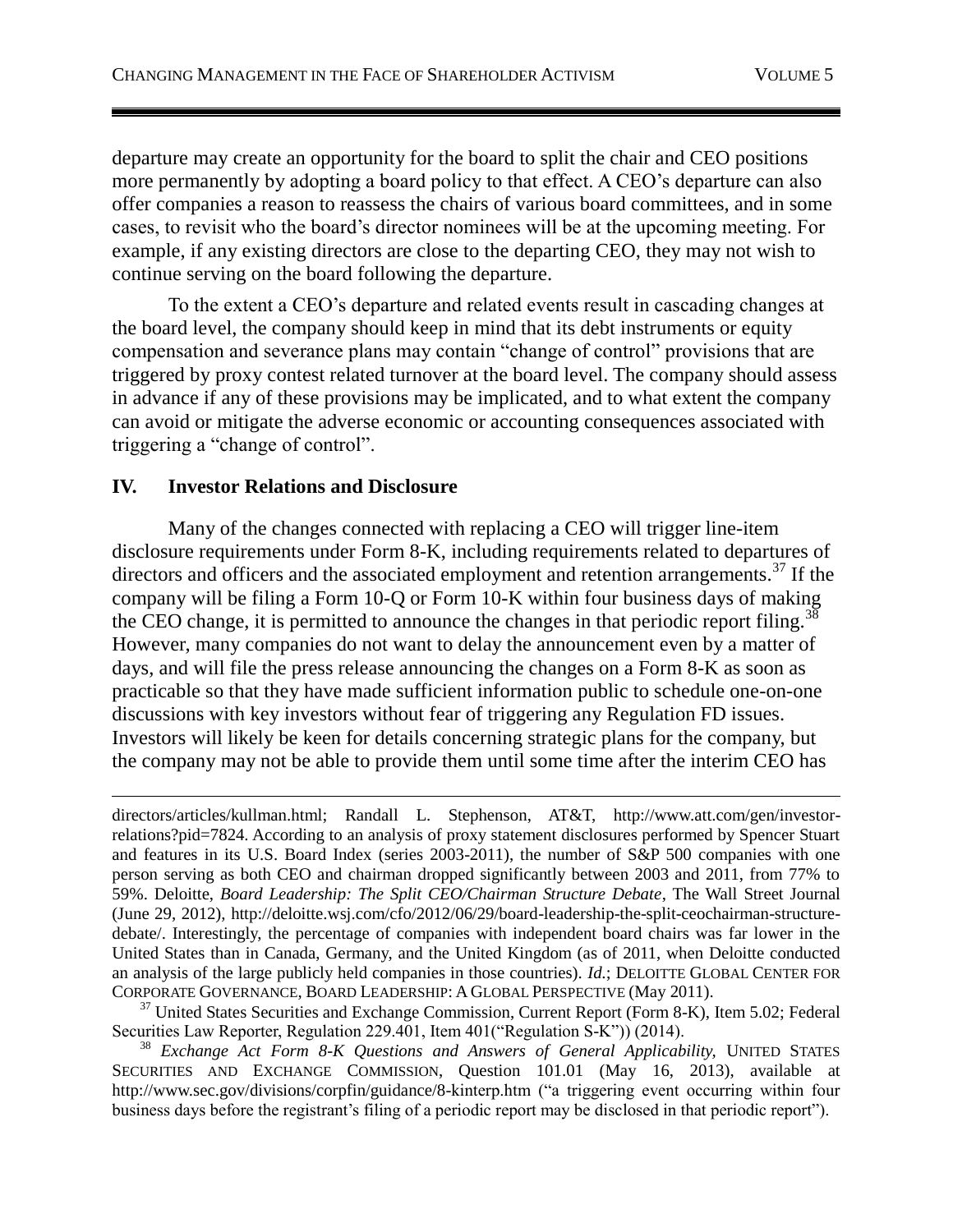been "in office" and has had an opportunity to consider the relevant options.

### **V. Trading by the Departing Executive**

In addition to Form 8-K disclosures, the departing CEO and interim CEO will likely need to file Section 16 filings.<sup>39</sup> This is a relatively standard disclosure that in and of itself should not raise any eyebrows. However, Section 16 filings raise the question of to what extent the company can and should open its trading window once the CEO change has been disclosed. This issue calls for a very "facts and circumstances" based analysis. While the CEO change itself may be public knowledge, there could be other attendant circumstances – e.g., an upcoming earnings announcement or pending strategic developments – that are not yet public knowledge. A further question sometimes arises as to whether the company can help the departing CEO divest his or her stake in the company, such as authorizing a share buy-back. If the trading window is open and the company is authorized to execute buy-backs, such an action is theoretically possible. However, the optics of such a strategy may be negative in the face of a proxy contest. In any event, the company should consider imposing a discounted repurchase price relative to the then-current market price of the company's common stock. The rationale for the discount is that it dispels the potential optics of the departing executive deriving any undue profit at the expense of the Company's shareholders by trading at an especially fortuitous time not in the Company's interests, achieving liquidity not otherwise available to other market participants and/or avoiding the potential impact of pressure on the

 $39$  15 U.S.C. 78p (2014). With regard to 16(a), "Upon becoming an officer or director of a company that has equity securities registered pursuant to Section 12 of the Securities Exchange Act of 1934 (an 'issuer'), a person immediately incurs an obligation to file reports under Section 16(a) of the Securities Exchange Act of 1934  $\dots$  Section 16(a) reports must be filed by reporting persons for transactions by them, unless otherwise exempted, involving securities of the issuer . . . . An officer or director who terminates his or her position with an issuer will continue to be a reporting person and to have an obligation to file reports under Section 16(a) for a six-month period following the date of his or her last opposite way transaction, which was subject to Section 16(b), prior to the date he or she terminated his or her reporting position." STANTON P. EIGENBRODT, A PRACTICAL GUIDE TO SECTION 16: REPORTING AND COMPLIANCE § 3.01 (4th ed. 2013).

Exchange Act Section 16(b) allows issuers to recover short-swing profits from insiders, using the definition contained in Section 16(a), and applies to every person who is directly or indirectly the beneficial owner of more than 10 percent of any class of any equity security, other than an exempted security, which is registered pursuant to Exchange Act Section 12, or who is a director or an officer of the issuer of such security. "Short-swing profits are profits derived from any purchase and sale, or any sale and purchase, by defined insiders of their own company's equity securities, or security-based swap agreements involving any such equity security, within a six-month period. The sales and purchases need not be connected to each other. In addition, with the reference to any purchase and sale, an insider will be liable even if the net result of a series of transactions during the short-swing period is a net loss if any single purchase can be matched with a sale at a higher price during a six-month period." JAMES HAMILTON ET AL., GUIDE TO SECTION 16: INSIDER REPORTING AND SHORT-SWING TRADING LIABILITY ¶801 (2004).